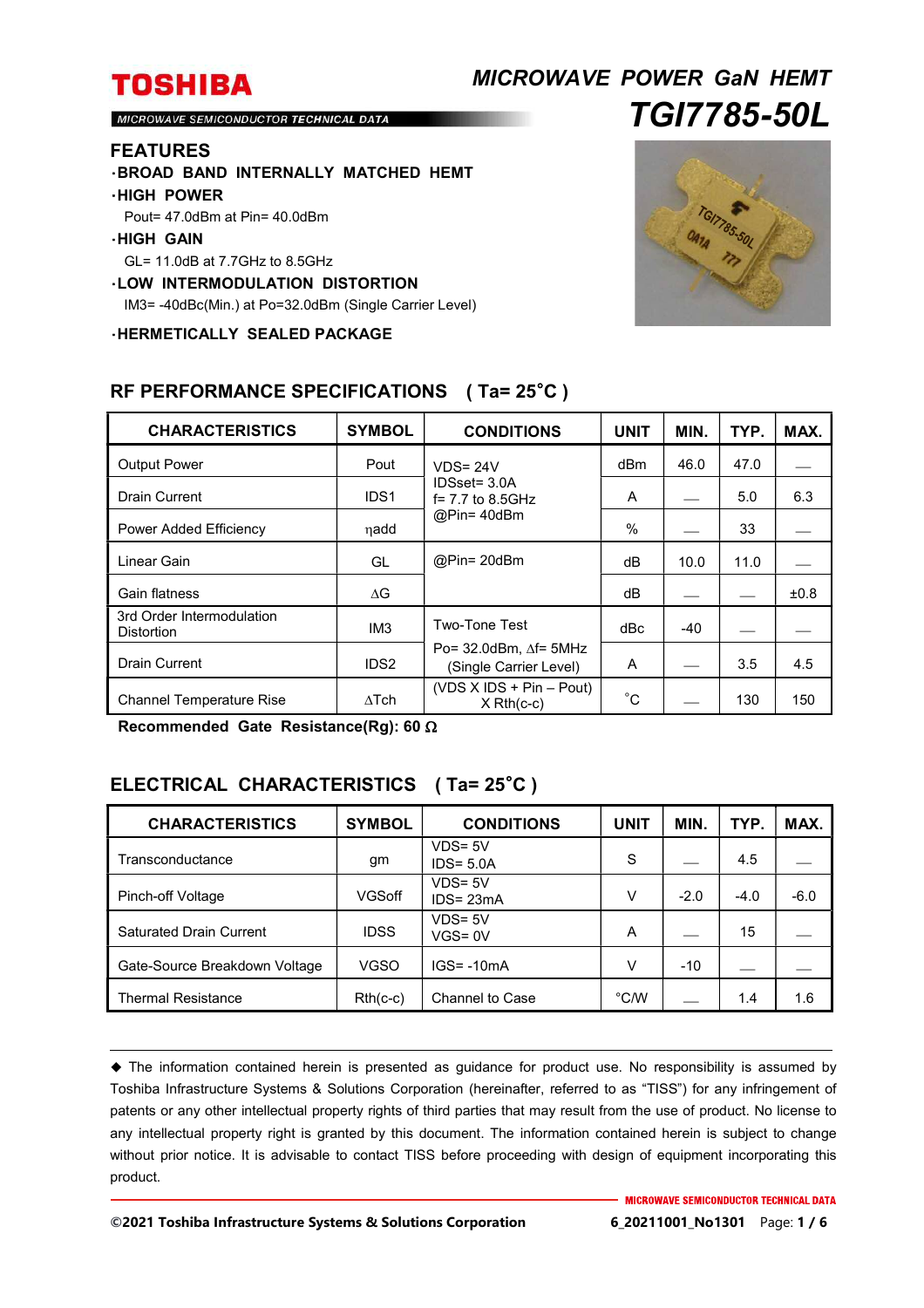MICROWAVE SEMICONDUCTOR TECHNICAL DATA

## **ABSOLUTE MAXIMUM RATINGS ( Ta= 25**°**C )**

| <b>CHARACTERISTICS</b>                        | <b>SYMBOL</b> | <b>UNIT</b> | <b>RATING</b>   |
|-----------------------------------------------|---------------|-------------|-----------------|
| Drain-Source Voltage                          | <b>VDS</b>    | v           | 50              |
| Gate-Source Voltage                           | <b>VGS</b>    | V           | $-10$           |
| <b>Drain Current</b>                          | <b>IDS</b>    | A           | 15              |
| Total Power Dissipation (Tc= 25 $^{\circ}$ C) | PT            | W           | 140             |
| <b>Channel Temperature</b>                    | <b>Tch</b>    | °C          | 250             |
| Storage Temperature                           | Tstg          | °C          | $-65$ to $+175$ |

## **PACKAGE OUTLINE (7-AA04A)**



## **HANDLING PRECAUTIONS FOR PACKAGE MODEL**

Soldering iron should be grounded and the operating time should not exceed 10 seconds at 260°C or 3 seconds at 350°C.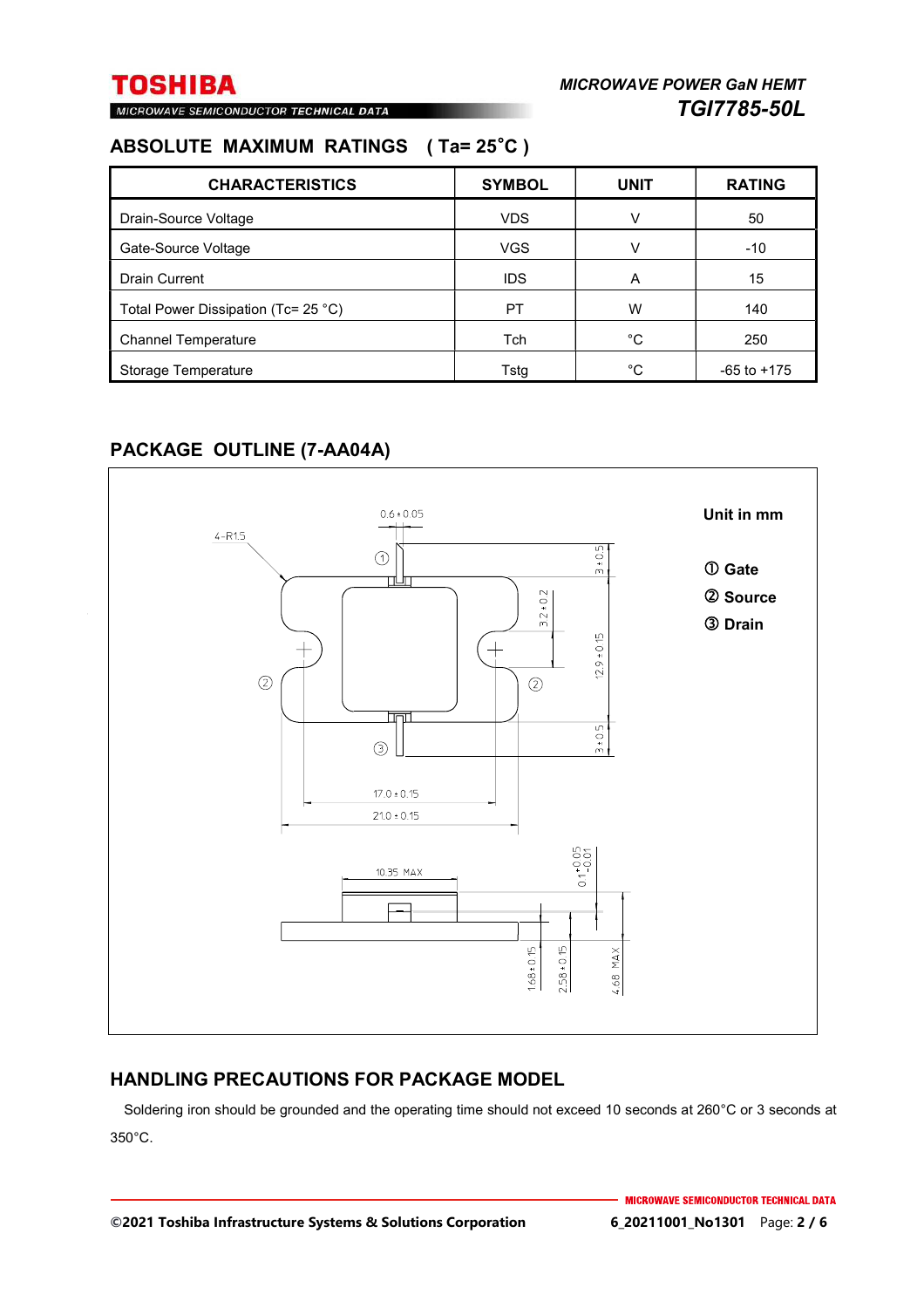*MICROWAVE POWER GaN HEMT TGI7785-50L* 

## MICROWAVE SEMICONDUCTOR TECHNICAL DATA

### ・**Pout , Gain , PAE , IDS vs. Pin**

VDS= 24 V, IDSset= 3.0 A, f= 7.7, 8.1, 8.5 GHz, Ta= +25 ℃





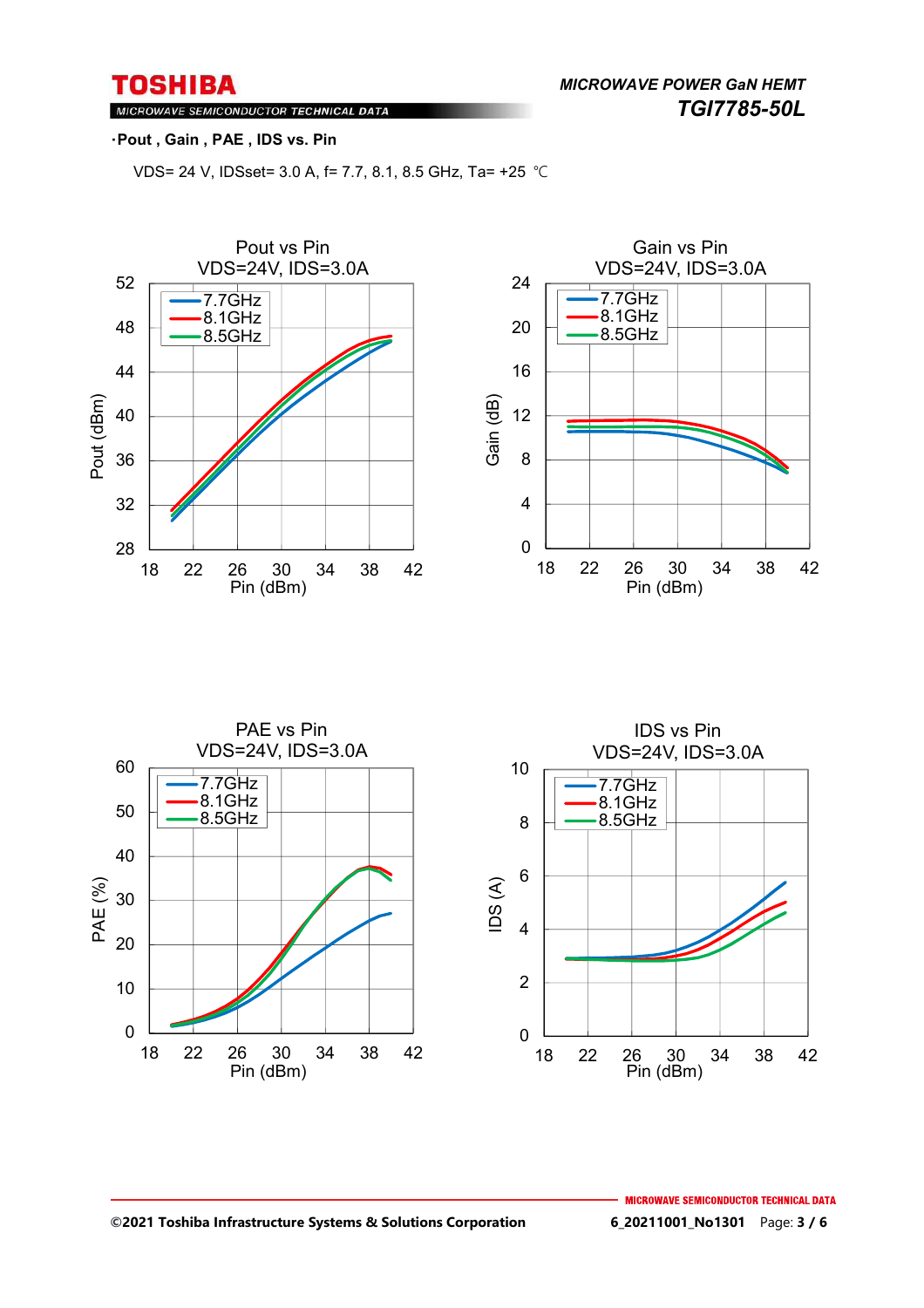MICROWAVE SEMICONDUCTOR TECHNICAL DATA

#### ・**IM3, IM5 vs. Pout**

VDS= 24 V, IDSset= 3.0 A, f= 7.7, 8.1, 8.5 GHz, Δf= 5 MHz , Ta= +25 ℃



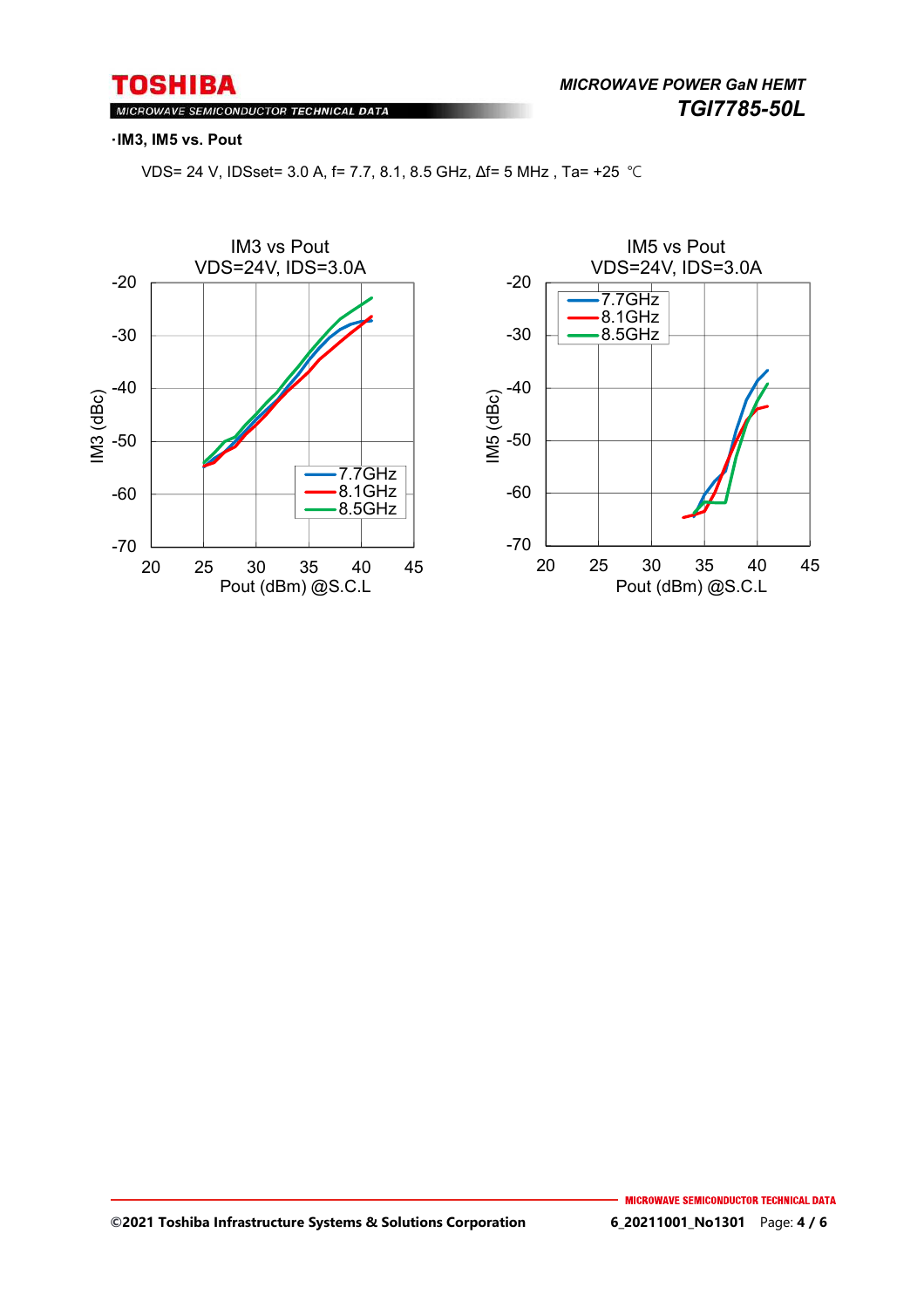*MICROWAVE POWER GaN HEMT TGI7785-50L* 

#### MIC ROWAVE SEMICONDUCTOR TECHNICAL DATA

#### ・**S-Parameters**

VDS= 24 V, IDSset= 3.0 A, f= 7.0 to 11.0 GHz, Ta= +25 ℃







#### **©2021 Toshiba Infrastructure Systems & Solutions Corporation 6\_20211001\_No1301** Page: **5 / 6**